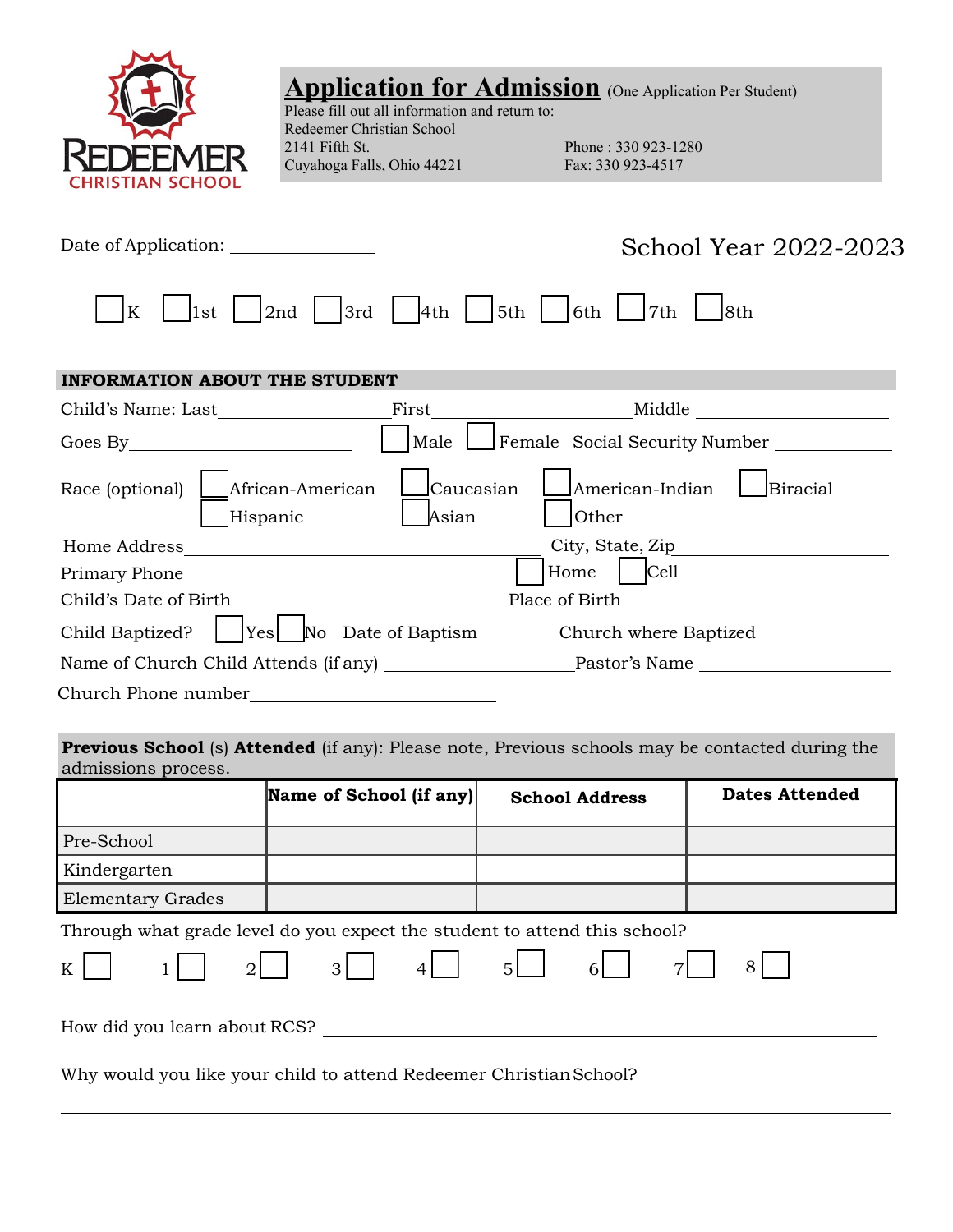| Is the student adopted?                                                                                                                                                                                                                                             | Yes <br>No                                       | If "yes", is the child aware of his/her adoption?              |            |                              |                        |  | Yes<br>No |
|---------------------------------------------------------------------------------------------------------------------------------------------------------------------------------------------------------------------------------------------------------------------|--------------------------------------------------|----------------------------------------------------------------|------------|------------------------------|------------------------|--|-----------|
| Any special education services that the student currently receives (if any).<br>Please provide Redeemer Christian School with a copy of any current service plan                                                                                                    |                                                  |                                                                |            | <b>IEP</b>                   |                        |  | 504 Plan  |
| Explain discipline or behavioral concerns about which the school should be aware.                                                                                                                                                                                   |                                                  |                                                                |            |                              |                        |  |           |
|                                                                                                                                                                                                                                                                     | Has the student ever been suspended from school? |                                                                | <b>YES</b> |                              | NO                     |  |           |
| Expelled from a school?                                                                                                                                                                                                                                             |                                                  |                                                                | <b>YES</b> |                              | N <sub>O</sub>         |  |           |
| <b>INFORMATION ABOUT SIBLINGS</b>                                                                                                                                                                                                                                   |                                                  |                                                                |            |                              |                        |  |           |
| <b>First and Last Name</b>                                                                                                                                                                                                                                          | Current<br>Age/Grade                             | School attending (if any)                                      |            | Living in same<br>household? |                        |  |           |
|                                                                                                                                                                                                                                                                     |                                                  |                                                                |            |                              | <b>YES</b>             |  | NO        |
|                                                                                                                                                                                                                                                                     |                                                  |                                                                |            |                              | <b>YES</b>             |  | NO        |
|                                                                                                                                                                                                                                                                     |                                                  |                                                                |            |                              | <b>YES</b>             |  | NO        |
|                                                                                                                                                                                                                                                                     |                                                  |                                                                |            |                              | <b>YES</b>             |  | NO.       |
|                                                                                                                                                                                                                                                                     |                                                  |                                                                |            |                              | <b>YES</b>             |  | NO        |
| Student's parents are:<br>Student lives with:    Mother    Father    Step-mother    Step-father    Other (Please explain)<br>Describe custodial arrangements if natural parents are not in the same household. Please provide a<br>copy of the custodial agreement. |                                                  | Married Separated Divorced                                     |            |                              | Other (Please explain) |  |           |
| If you are making application for more than one child and your children's names are placed on a<br>waiting list, which of the following do you prefer if an opening should be made available for one of<br>your children?                                           |                                                  |                                                                |            |                              |                        |  |           |
|                                                                                                                                                                                                                                                                     |                                                  | Consider my child even if there openings for just one of them. |            |                              |                        |  |           |
|                                                                                                                                                                                                                                                                     |                                                  | Only consider my child if there openings for each of them.     |            |                              |                        |  |           |

## **Notice of Non-discrimination**

Redeemer Christian School admits students of any race, color, national and ethnic origin to all the rights, privileges, programs, and activities generally accorded or made available to students at the school. We do not discriminate on the basis of race, color, national or ethnic origin in the administration of our educational policies, admissions, scholarships, athletics or other school administrated programs.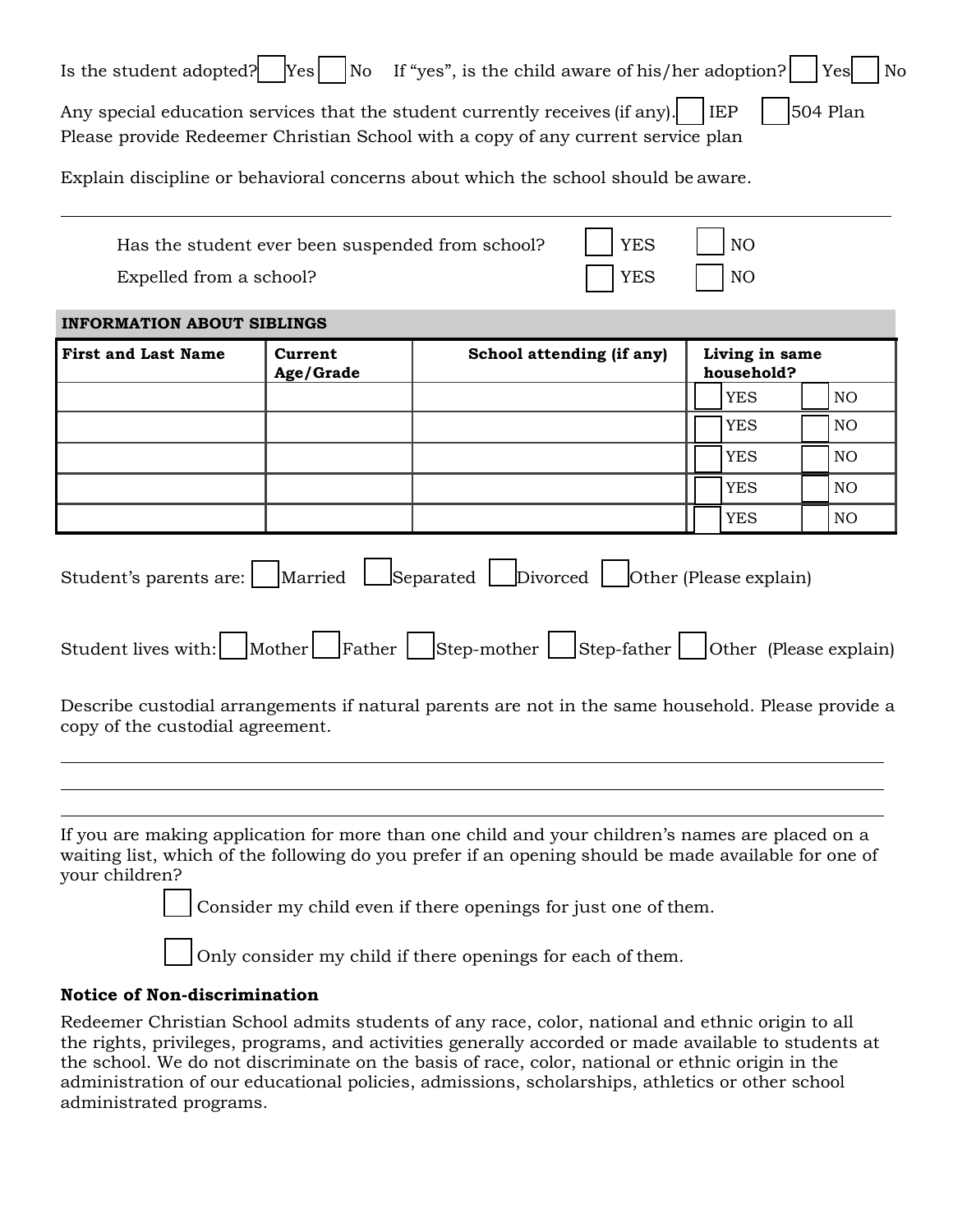| INFORMATION ABOUT THE NATURAL/LEGAL FATHER OF THE STUDENT                                            |  |  |  |  |  |
|------------------------------------------------------------------------------------------------------|--|--|--|--|--|
| Legal Name: First _______________________Middle _________________________________                    |  |  |  |  |  |
|                                                                                                      |  |  |  |  |  |
|                                                                                                      |  |  |  |  |  |
|                                                                                                      |  |  |  |  |  |
|                                                                                                      |  |  |  |  |  |
|                                                                                                      |  |  |  |  |  |
|                                                                                                      |  |  |  |  |  |
| Are you interested in learning more about Redeemer Lutheran Church? U YES<br><b>NO</b>               |  |  |  |  |  |
| INFORMATION ABOUT THE NATURAL/LEGAL MOTHER OF THE STUDENT                                            |  |  |  |  |  |
|                                                                                                      |  |  |  |  |  |
|                                                                                                      |  |  |  |  |  |
|                                                                                                      |  |  |  |  |  |
| Phone (if different from student) Cell Phone___________________Work Phone __________________________ |  |  |  |  |  |
|                                                                                                      |  |  |  |  |  |
|                                                                                                      |  |  |  |  |  |
|                                                                                                      |  |  |  |  |  |
| Are you interested in learning more about Redeemer Lutheran Church?     YES     NO                   |  |  |  |  |  |
| <b>INFORMATION ABOUT OTHER ADULTS (Step-Parent, Legal Guardian)</b>                                  |  |  |  |  |  |
|                                                                                                      |  |  |  |  |  |
| Goes By: Include in School Directory? TyES NO                                                        |  |  |  |  |  |
|                                                                                                      |  |  |  |  |  |
| Home Phone (if different from student) _________Cell Phone _____________Work Phone _________________ |  |  |  |  |  |
|                                                                                                      |  |  |  |  |  |
|                                                                                                      |  |  |  |  |  |
| Name of church step-parent/legal guardian attends _______________________________                    |  |  |  |  |  |
| Are you interested in learning more about Redeemer Lutheran Church?<br><b>YES</b><br>NO <sub>1</sub> |  |  |  |  |  |